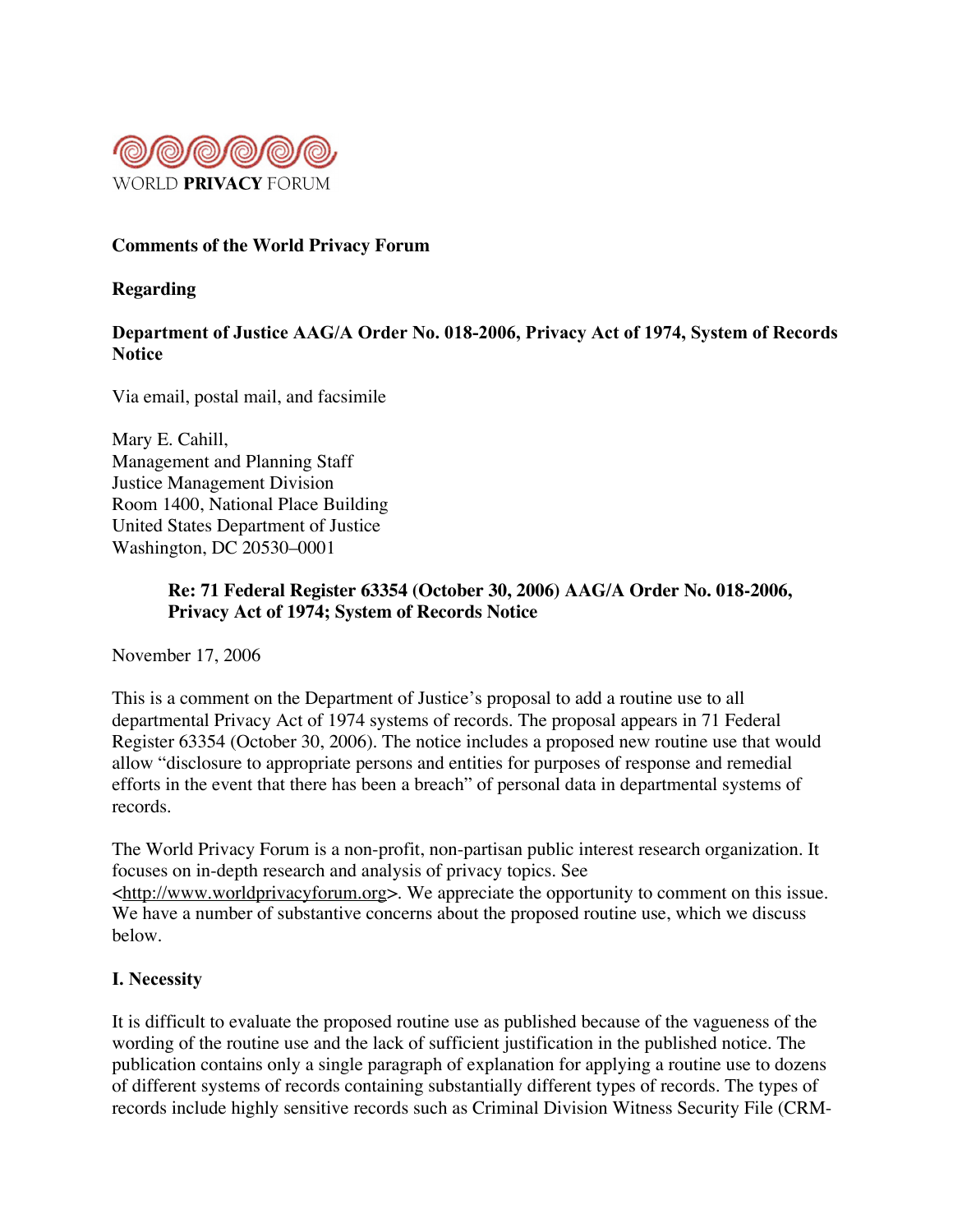002) to Witness Immunity Records (CRM-022) to the National Instant Criminal Background Check System (NICS, FBI-018). It is difficult to envision who the possible recipients might be and why those recipients are not already covered by existing routine uses.

Any disclosure necessary for a law enforcement investigation or prosecution of a security breach is already covered by the Privacy Act itself, either by existing routine uses, or by subsection (b)(1) of the Act covering disclosures within the Department. If there is a need to share information with contractors hired by the Department to ameliorate the harm from a data breach, routine uses covering contractor disclosures should be adequate. A common routine use for many Privacy Act systems covers disclosure to "contractors, experts, and consultants when necessary to accomplish an agency function related to a system of records."

It is interesting that some, but not all, Department of Justice (DOJ) systems of records have contractor routine uses. If the Department contemplates disclosure of information to anyone not hired by the Department and made subject to contractual limitations on the use of the data, it should include that information in its justification and within the routine use.

If the DOJ needs the routine use to comply with the requirements of the Office of Management and Budget (OMB) Memorandum M-06-19 (reporting security incidents to the Department of Homeland Security), a simple and narrow routine use would be more than sufficient. However, the OMB requirement is that security incidents be reported. Nothing requires the reporting of any personal data that is the subject of a security breach. Even considering mandatory breach reporting requirement, the necessity for the routine use remains in doubt.

#### II. Vagueness

The proposed routine use appears to allow disclosure of any Privacy Act record in the Department to quite literally anyone in the world, and this is not intended as a glib statement. The actual text says that disclosure is permitted to "appropriate agencies, entities, and persons." The use of the modifier *appropriate* offers no clear limitation. A routine use that potentially allows disclosure to anyone and everyone is simply too vague to meet statutory standards for identifying the potential recipients of Privacy Act information. Indeed, the Privacy Act Overview published by the Department itself cites a case that found the use of *appropriate* as a qualifier to be insufficient in a routine use. $1$ 

The Department has an obligation to tell the public precisely what individuals and which institutions in what parts of the world might be appropriate recipients under this routine use. Would the Department of Homeland Security be a possible recipient under this routine use? Would commercial data brokers with anti-fraud products or services be a possible recipient under this routine use? Would financial sector companies such as credit bureaus be the recipients under this routine use? The point is that all of these institutions and infinitely more are potential recipients under the proposed routine use as currently drafted. The Department needs to be

78-1536, slip op. at 4-7 (D.D.C. Mar. 19, 1984), however, the court invalidated an FBI routine use allowing for "dissemination [of records] during appropriate legal proceedings," finding that such a routine use was impermissibly "vague" and was "capable of being construed so broadly as to encompass all legal proceedings."').

 $\frac{1}{1}$ <sup>1</sup> See < http://www.usdoj.gov/oip/1974condis.htm#routine>. ('In <u>Krohn v. United States Department of Justice</u>, No.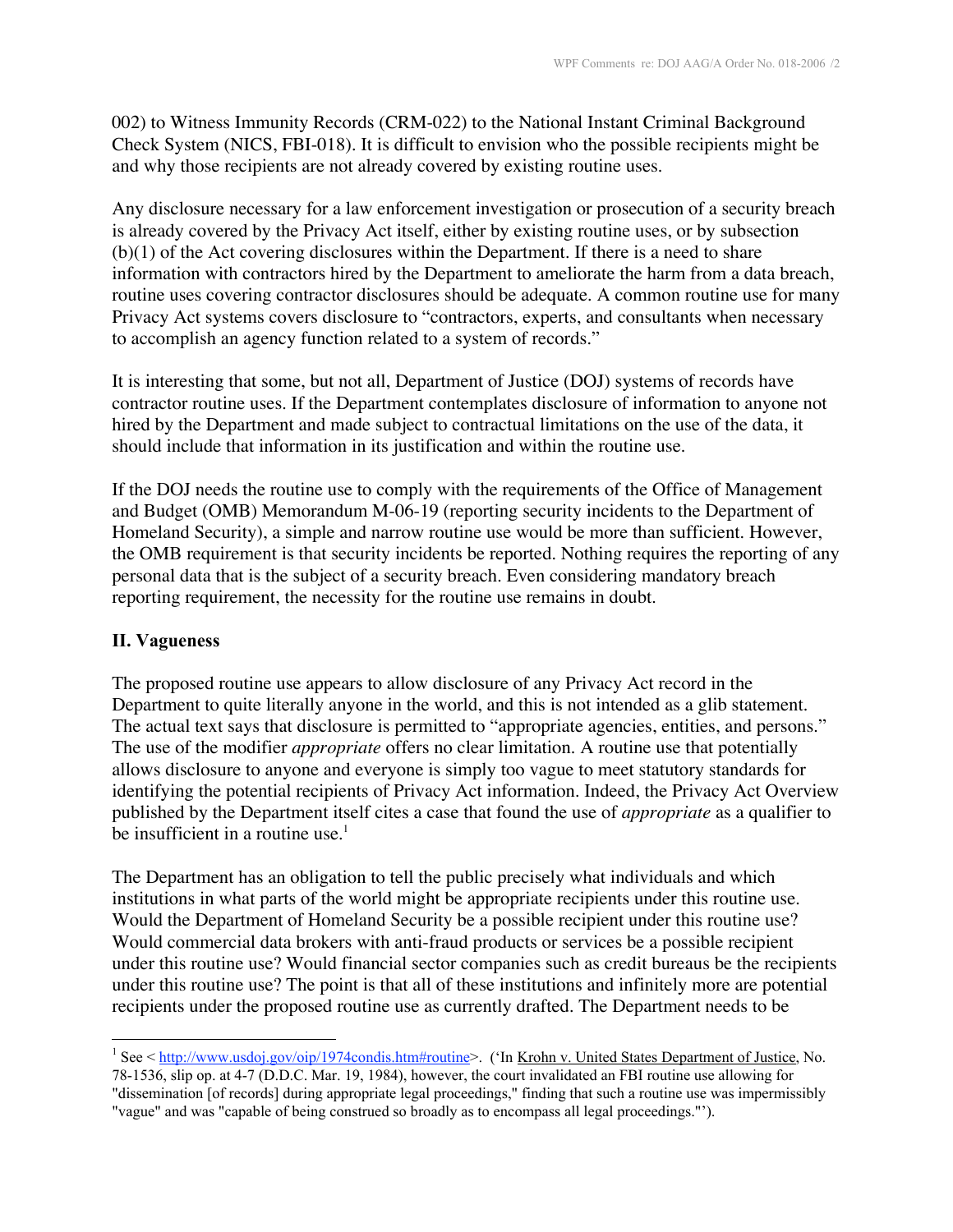specific and unambiguous in describing who would be eligible to receive personal information from so many different and sensitive systems of records.

The remainder of the routine use seeks to identify the purpose of the disclosure. This part too suffers from vagueness. The first clause allows disclosure when "it is suspected or confirmed that the security or confidentiality of information in the system of records has been compromised." The Department needs to make clear precisely who has to suspect or confirm the compromise. Otherwise, speculation in the Washington Post or the suspicions of a GS-5 clerk in the Department could meet the standard. At a minimum, any "suspicions" or "confirmations" should come from a politically accountable appointee within the Department. Beyond this, there needs to be specific and detailed procedural guidelines for determining what should constitute "suspicion."

The second clause allows disclosure when "the Department has determined that as a result of the suspected or confirmed compromise there is a risk of harm to economic or property interests, identity theft or fraud, or harm to the security or integrity of this system or other systems or programs (whether maintained by the Department or another agency or entity) that rely upon the compromised information." Proving an economic or property interest under the Privacy Act of 1974 can be complex and challenging. Suppose that a different interest is affected by a security breach. A security breach might be potentially embarrassing to a data subject or cause harm to reputation. Would that type of harm permit the Department to make a disclosure? It is not clear why non-economic interests of data subjects have been excluded. While we have doubts about the need for the routine use and the disclosures that it seeks to justify, we think that the second prong should not exclude the possibility of "harm to the privacy interests of data subjects."

We have an additional concern about the second clause. It allows disclosure if there is a risk of harm to the integrity of a system maintained by an "entity." It appears that the recipient of data could be a private entity whose database may suffer harm from the security breach. If so, we question the propriety of these disclosures. When and if the Department should undertake to disclose its own Privacy Act information to a private organization to correct or update information of that organization is far from clear. If a security breach could justify information sharing with a private entity, those circumstances should be more clearly and narrowly defined. The open-ended authority of the proposed routine use is troubling.

The third clause has problems as well. It provides for disclosure when "the disclosure made to such agencies, entities, and persons is reasonably necessary to assist in connection with the Department's efforts to respond to the suspected or confirmed compromise and prevent, minimize, or remedy such harm." This clause repeats the vague phrase "agencies, entities, and persons" already the subject of a previous comment. There are additional problems. Disclosures to prevent, minimize, or remedy harm seem justifiable, albeit lacking in any clear standard. However, it is not apparent what is meant by "respond to the suspected or confirmed compromise" that is not already included in preventing, minimizing, and remedying the harm. Would an attempt to hide or shift blame for a security breach qualify as a type of response? The possibility is evidence of the vagueness of the language.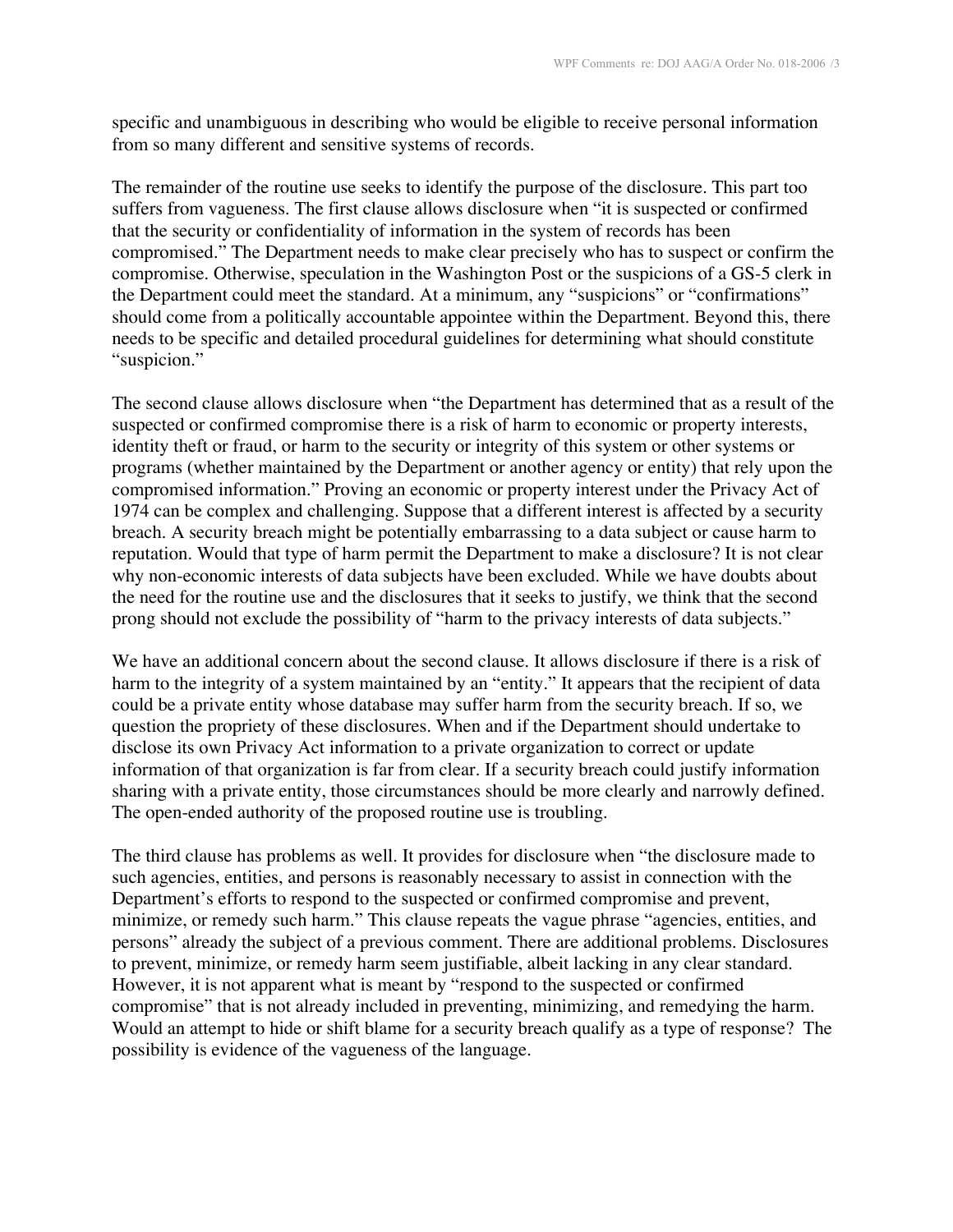If *respond* has some meaning other than preventing, minimizing, or remedying harm, the Department should be more specific. As it stands, the routine use would allow a disclosure of all Privacy Act information in the Department to anyone in the world if some unstated person has a suspicion of a security breach, the Department determines that there is a risk of harm to some unqualified economic or property interest (regardless of the magnitude of the interest), and the Department wants to "respond." Again, we are not being glib; this is an accurate analysis of the language as currently proposed.

Reserving the right to disclose Privacy Act records to anyone so the Department can make some unspecified "response" is just too vague to provide members of the public with the notice contemplated by Congress when it established the ability to add new disclosures via the routine use provision of the Privacy Act.

# III. Overbreadth

The notice is overbroad because it allows the disclosure of any and all records in Privacy Act systems. The routine use makes no attempt to limit the type of records that may be disclosed. If the Department has a copy of an individual's medical record (as part of a health care fraud case), the routine use allows disclosure of the entire medical record without limitation. The routine use also appears to allow the disclosure of classified information, other information restricted by law, identities of undercover agents, home addresses of Department employees, and names of confidential informants.

The categories of records that can be disclosed under the routine use should be qualified. Information that is generally restricted by law or policy should not be eligible for disclosure just because there is *suspicion* of a security breach, and the Department is searching for a *response*. The Department has a responsibility to its employees, its informants, the subjects of incomplete investigations, and any other individuals who might be the subject of a DOJ file to narrow the scope of records that can be disclosed. The limits belong in the routine use itself and should not be left to the discretion of unnamed and possibly low-level Department employees.

# IV. Justification

The Department seeks to add the proposed routine use to every existing system of records, but it does not explain why the routine use is necessary or appropriate for any system, let alone each system. For example, the Office of Justice Programs system 001 is an Equipment Inventory system. Is there sufficient personal information about individuals (other than title, office, telephone number) so that an unauthorized disclosure would actually give risk to a realistic concern of identity theft? A one-in-a million chance does not justify a routine use and certainly not one as broad as the proposed routine use. Where is the risk assessment for each system of records that would justify the application of a new routine use?

We believe that it would be appropriate for the Department to prepare a detailed, system-bysystem Privacy Impact Assessment for the proposed routine use. The OMB Guidance for Implementing the Privacy Provisions of the E-Government Act of 2002 (M-03-22) states that "PIAs are required to be performed and updated as necessary where a system change creates new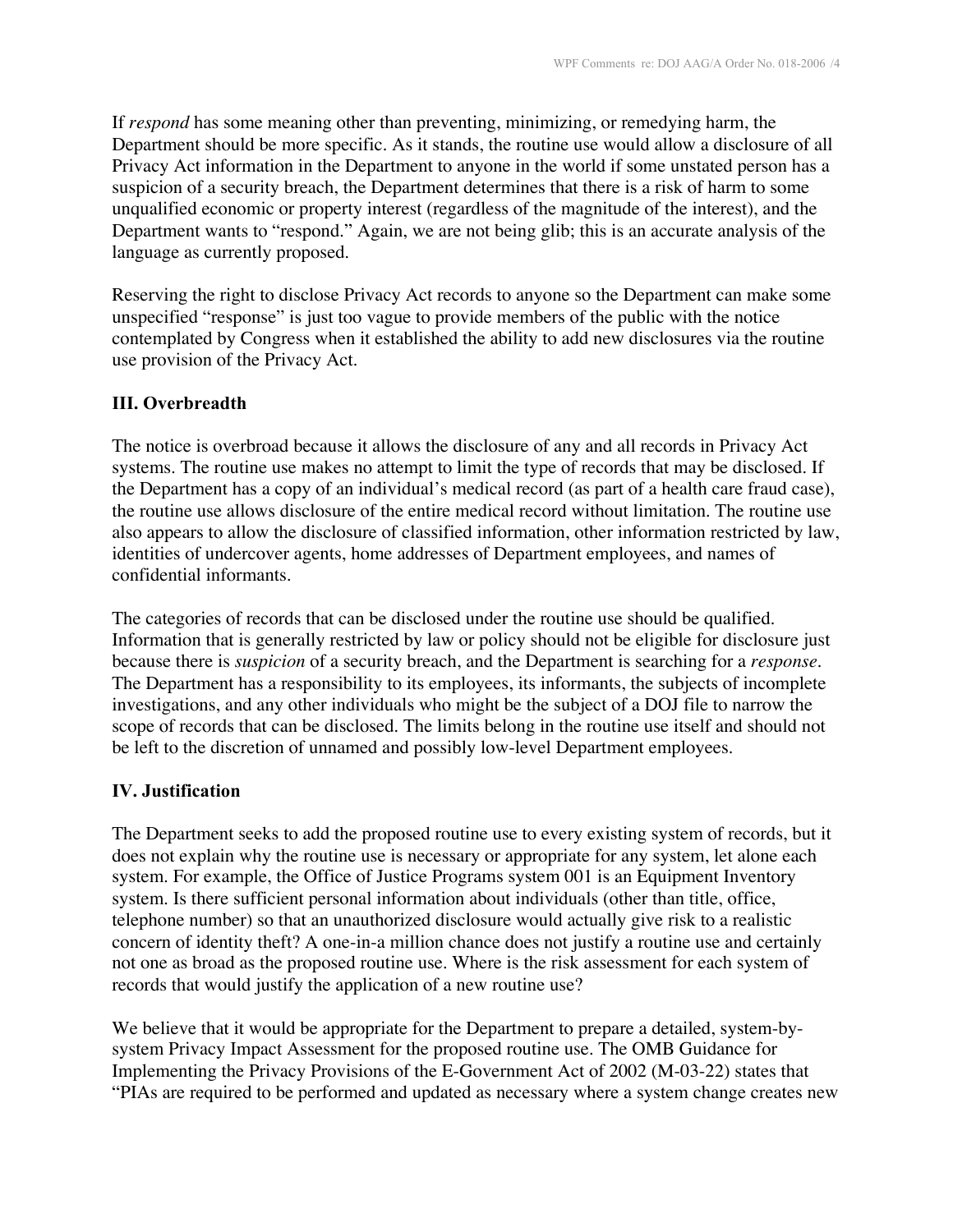privacy risks." The addition of a routine use to all DOJ systems of record cries out for a Privacy Impact Assessment and a risk analysis. This would be true even if the proposed routine use were more narrowly written and better justified. Is the proposed routine use necessary and worth the risk entailed by the additional disclosure authority contained in the routine use? A detailed, system-by-system evaluation of risk is needed and necessary.

An additional problem is that the Department has not addressed or justified the obvious alternative to a routine use. Disclosure from a Privacy Act system of records is possible with the consent of the data subject. If a breach includes records on a relatively small number of individuals, obtaining consent is a realistic alternative. It is also a reasonable alternative. An individual who is already the subject of a suspected data breach might be just as unhappy about the disclosure of his or her record to any agency, entity, or person selected by the Department for some unspecified "response." Further disclosures made to supposedly to protect an individual might not be welcome and might only compound the problem. The Department should explain why consent could not be used to justify a disclosure, and the bureaucratic convenience of the Department will not be a sufficient justification for every system of records.

### V. Publication and Procedure

Lastly, the notice includes a list of DOJ systems of records. We applaud the Department for including this list and, especially, for including the original date and Federal Register citation for what we presume is the last publication of each system of records notice. However, the list reveals that some systems notices have not been updated for ten, twenty, or in some cases nearly thirty years. Evaluating changes to systems of records as published in the Federal Register is difficult enough without having to wade through decades-old publications. It is also difficult to believe that any government system has remained stable enough over decades and has not required a revision of the system of records notice. We will set aside the issue of out of date systems of records notices for another time. However, the issue of the difficulty for a reasonable person to be able to locate all of the original systems of records notices is highly pertinent to the current issue at hand.

The World Privacy Forum asks that the Department republish all of its up-to-date system of records notices in their entirety immediately and at least every two years thereafter. Further, the World Privacy Forum asks that the publication of any change to an existing system of records include the full text of the existing system notice. A publication limited to the text of the new part of a system of records notice makes it extremely difficult to evaluate the change in context. In some cases, it may be necessary for a commenter to locate and then cut and paste several notices of amendments published at different times – even different decades -- in order to recreate the current text of a notice.

We are aware of the compilation of system notices published online by the Federal Register, but the compilation is almost always out-of-date and is difficult to search online. That means that a member of the public who wants to review a proposed change in context must look through the Federal Register to find or reconstruct a current system notice. In the case of the change that is the subject of this comment, that means researching every one of the dozens of departmental systems of record. That burden is overwhelming, and we did not have the resources to undertake